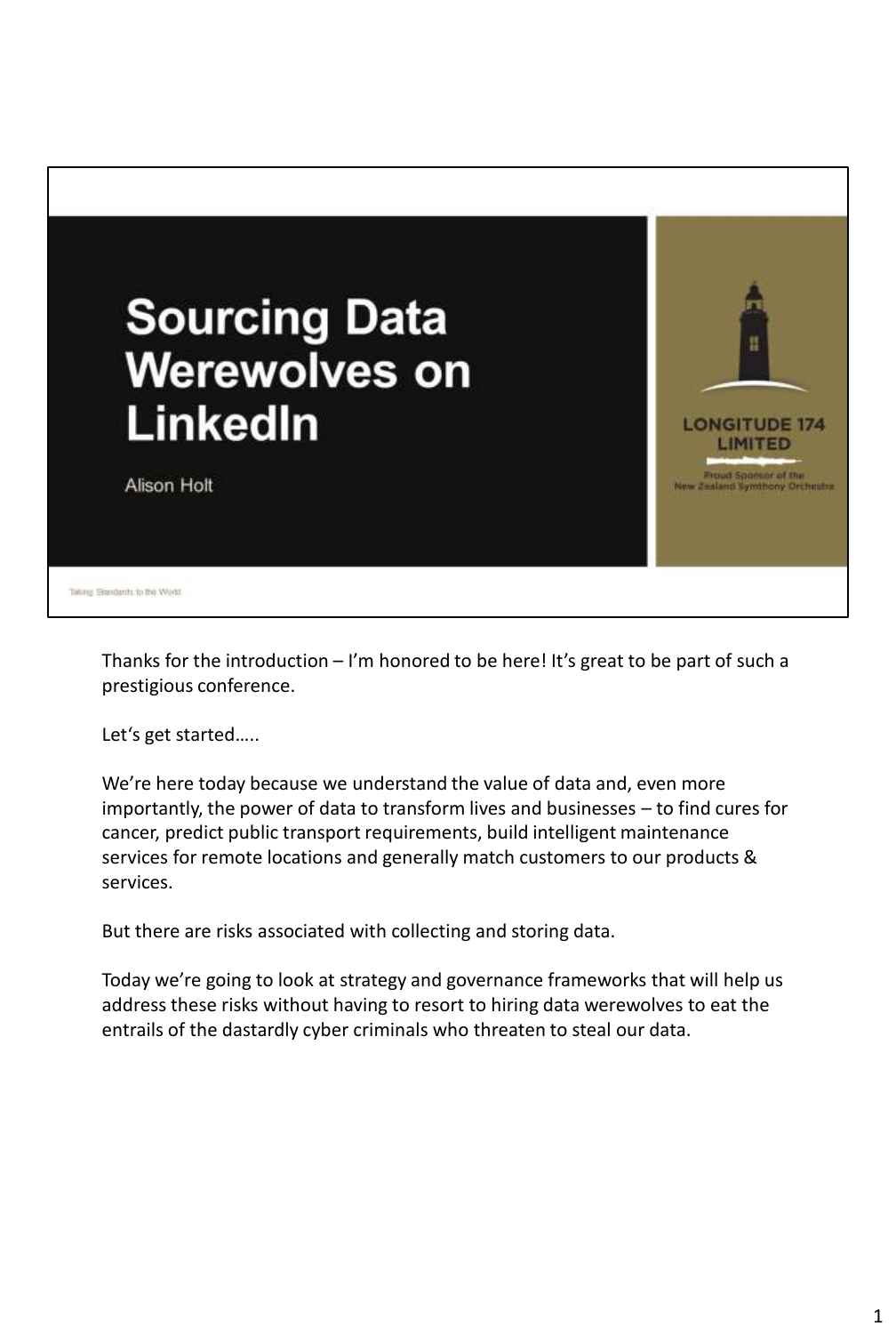

We all know of data disasters.

LinkedIn was hacked on  $5<sup>th</sup>$  June 2012 and by  $6<sup>th</sup>$  June 2012 6.5M decrypted user names and passwords were available for sale online. It was initially thought that the user account information had been stolen by Russian Cyber Criminals. In May 2016 another 100M user accounts became available, and these were thought to be taken as part of the initial attack in 2012.

LinkedIn was criticised for using hashed but not salted passwords that were easy to break open. However LinkedIn customers chose poor passwords. Out of the original 6.5M user accounts, 1M passwords were made up roughly as follows – 750k – 123456, 170k – linkedin, 140k – password

Organisations have a responsibility to protect customer data through better anonimisation and encryption techniques. However maybe there is a customer responsibility too or at least a responsibility to educate customers?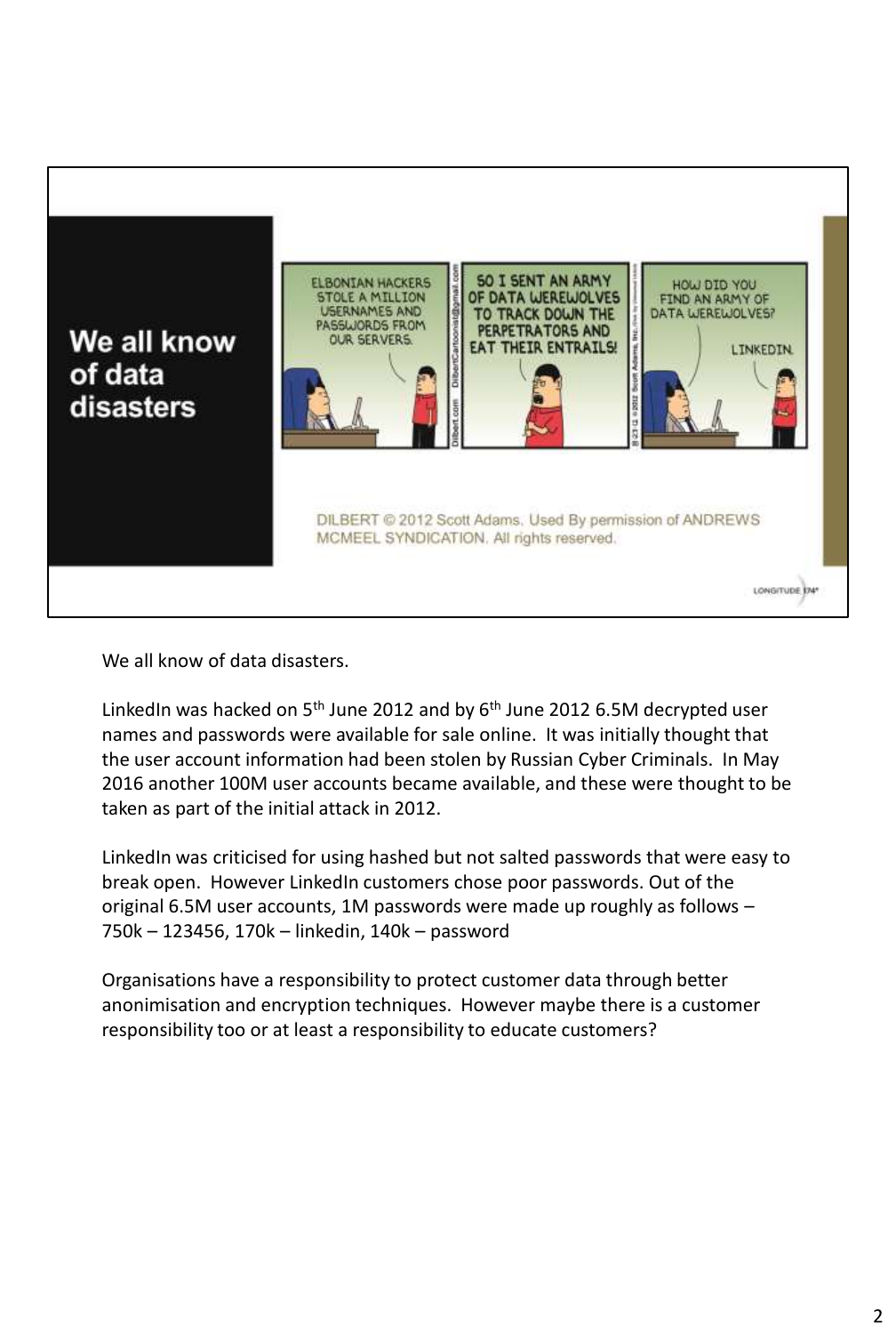Data comes with Value, Risk & **Constraints** 



In Nov 2015, Mattel announced "Hello Barbie" – a Siri like Barbie doll that could have, and could record conversations with your child. Mattel outsourced the development of the software, and the software partner outsourced the hosting of the data. Each outsource partner set an expectation that if their company was bought, the data could be sold with the company. Any of you in the room with little children will cringe to think of the sort of things your child might share with its dolly. Years ago, we were considering fostering. Social Services called the house and my daughter, then 8 years old answered the phone. "Mum's fast asleep and I've no idea where Dad is." I dread to think the sort of things she might have shared with a doll when she was feeling less reserved.

And what if the Siri like function is hacked, and your child starts learning an altogether different and more troubling vocabulary?

Meanwhile, the only risk envisaged by Mattel – was that the Internet could be down and your child could be disappointed, but at least your child could still play with the doll as an old fashioned non-responsive doll.

Since 2015 we have seen several cases of hacks into data collected through

LONGITUDE 174\*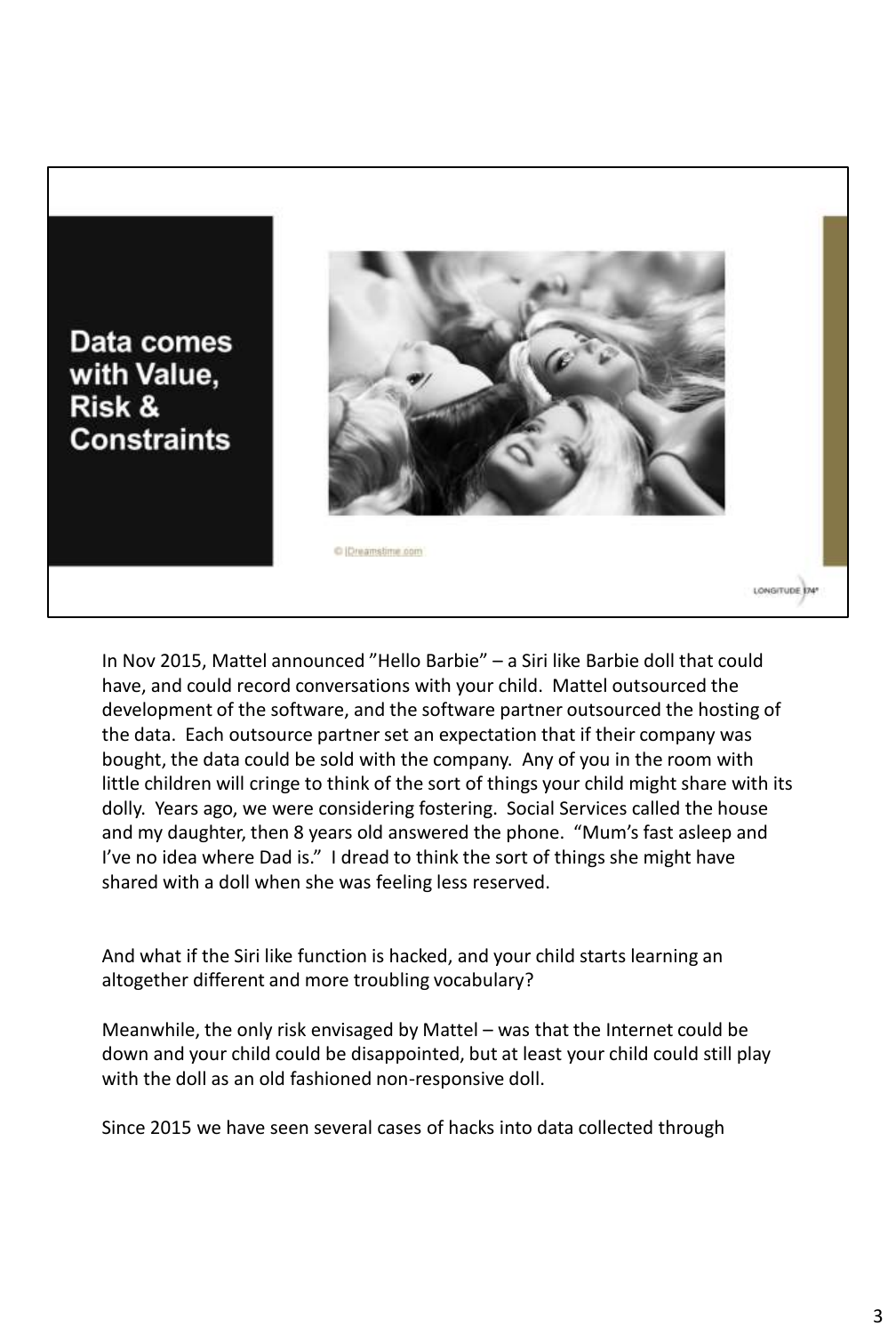children's intelligent toys.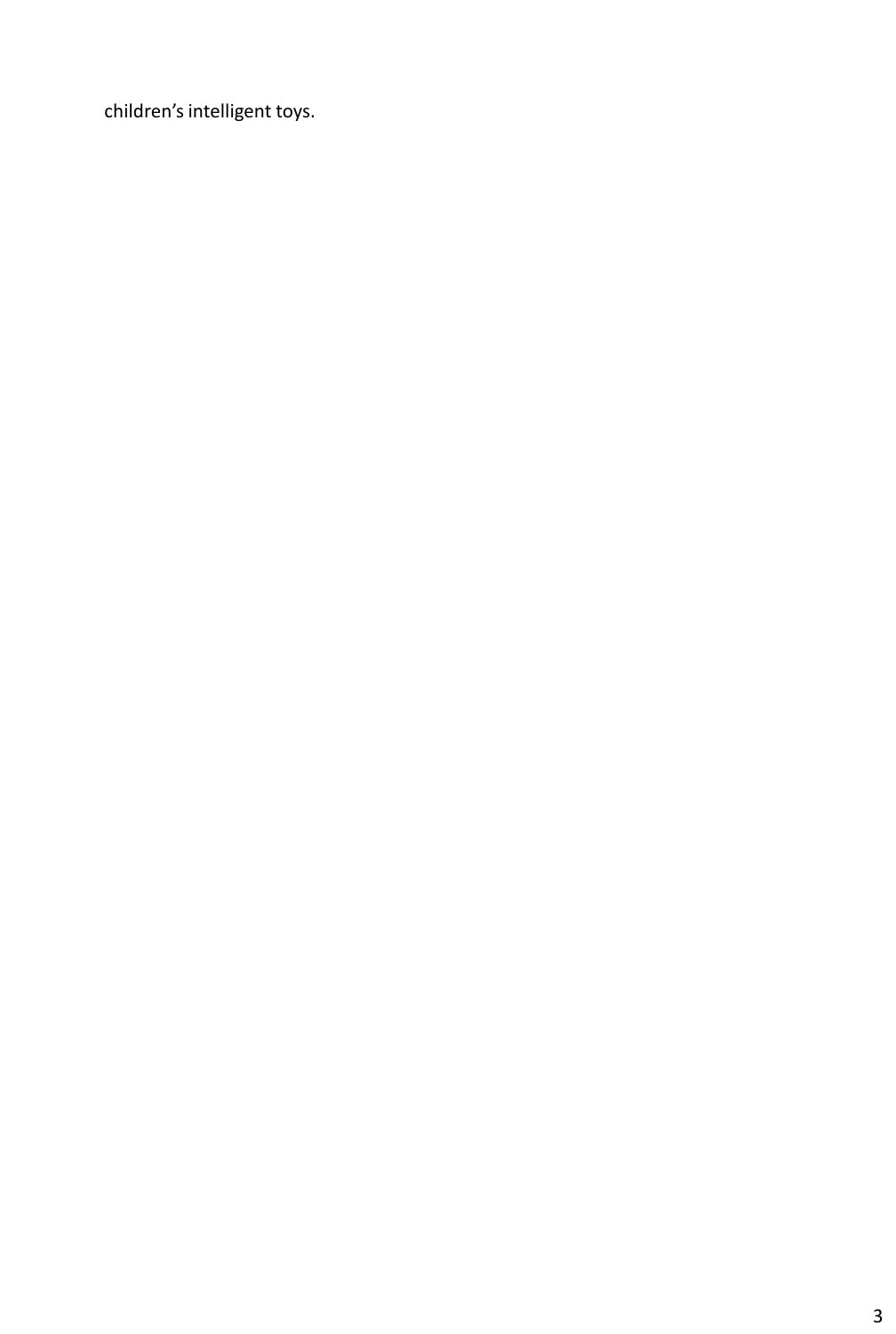

Is the data business too risky then?

Can we just avoid developing services and products that require data collection and sharing?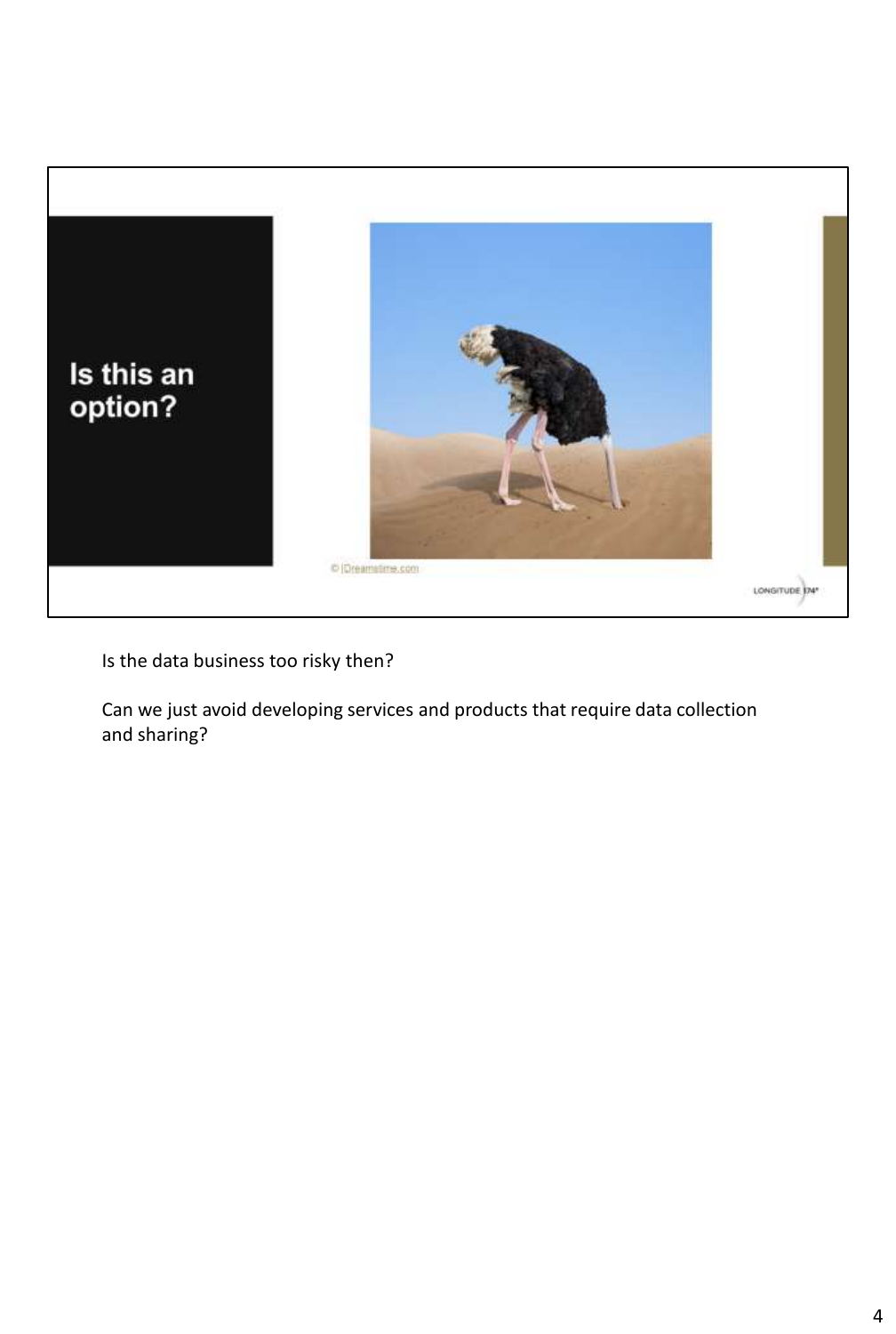

(4 clicks) No we can't – because business has changed – thanks to the incredible evolution of ICT systems as predicted by Moore, Kryder, Gilder and Metcalfe.

We can crunch data, store data and move data as never before and its getting faster, cheaper and easier all the time to set up data driven products and services. XXXXX

Moore, Kryder, Gilder and Metcalfe foresaw this incredible evolution of ICT systems. Moore ([1965](http://link.springer.com/article/10.1007/s13347-016-0236-0?wt_mc=Internal.Event.1.SEM.ArticleAuthorAssignedToIssue#CR2)) suggested that, "processor speeds or overall processing power for computers will double every two years". Kryder's correlate to "Moore's Law" predicted a similar expected increase in the density and capability of hard drive storage media over time (Walter [2005\)](http://link.springer.com/article/10.1007/s13347-016-0236-0?wt_mc=Internal.Event.1.SEM.ArticleAuthorAssignedToIssue#CR4). Gilder [\(2000\)](http://link.springer.com/article/10.1007/s13347-016-0236-0?wt_mc=Internal.Event.1.SEM.ArticleAuthorAssignedToIssue#CR1) calculated that the total bandwidth of communication systems triples every 12 months, and Metcalfe added that the value of a network is proportional to the square of the number of nodes, so as a network grows, the value of being connected to it grows exponentially, whilst the cost per user remains the same or reduces (Shapiro and Varian [1999\)](http://link.springer.com/article/10.1007/s13347-016-0236-0?wt_mc=Internal.Event.1.SEM.ArticleAuthorAssignedToIssue#CR3). In summary, our ability to process and store data is getting easier and cheaper. Whilst the cost of sharing data is reducing, the value of sharing and connecting users together is increasing significantly.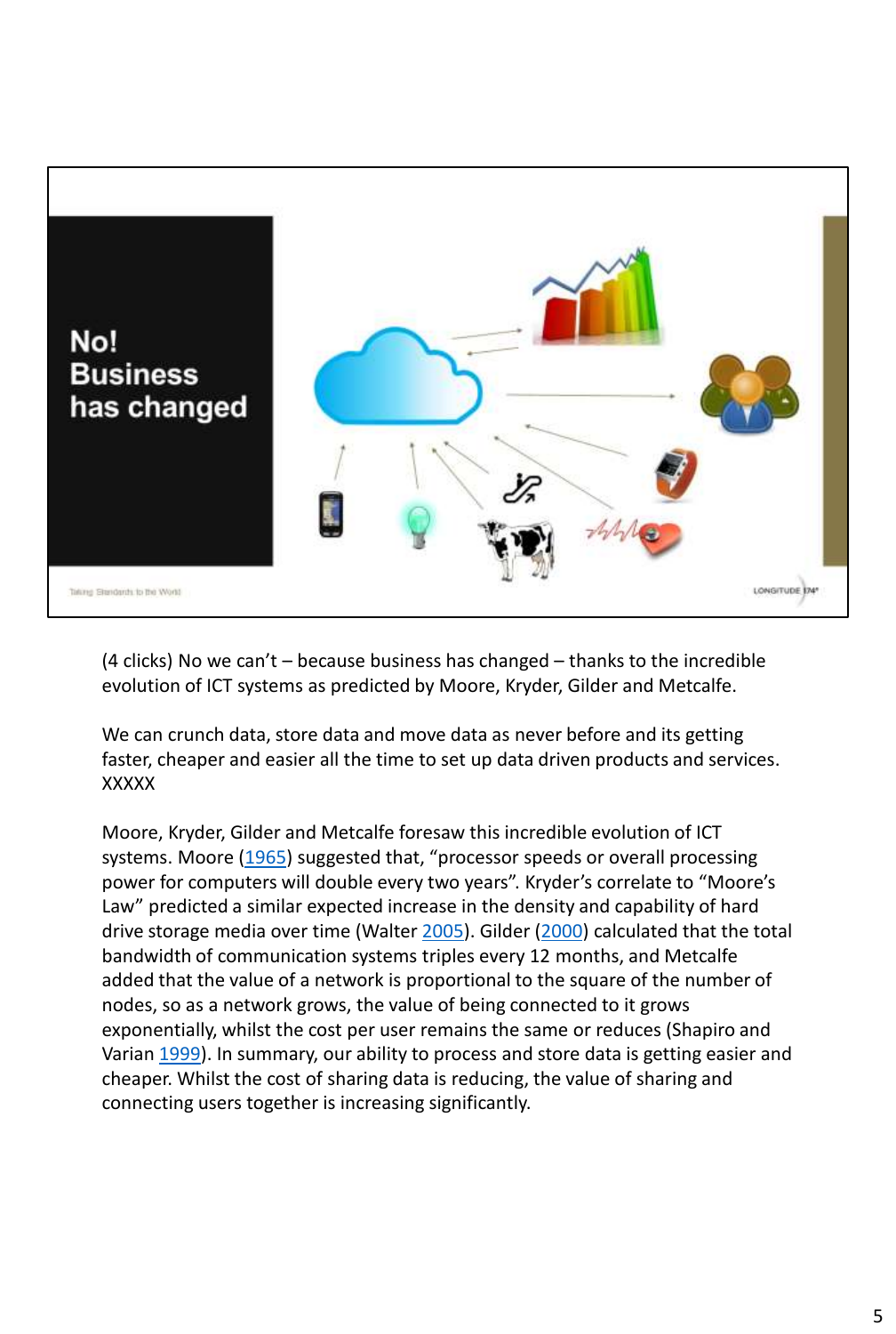

It no longer matters what you do or who you are – you are in the data business…or at least your peers and competitors are.

Your ability to collect and share data will play a large part in your success as an organisation.

We've seen pizza companies introduce tracking so that you can track your pizza as it is being delivered.

We've seen bicycle accessories that mash up your cycle ride with your personal fitness, weather & map information.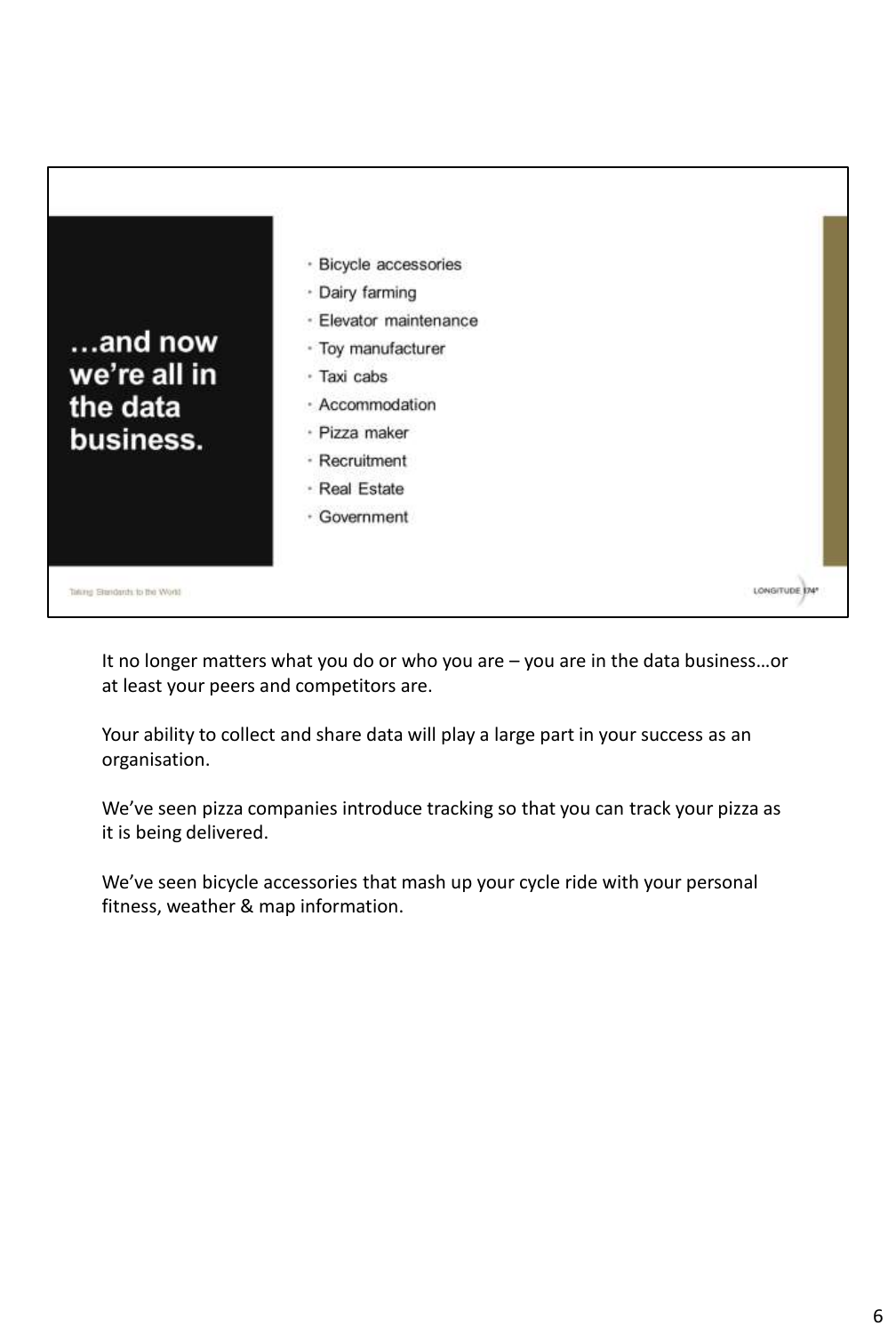

So how can we navigate through the risks and constraints?

This is Darius I of Persia – a surprise appointment of a leader of the Persian Empire. Out of the short listed candidates his horse was the first to neigh at sunrise, but that was a bit of a trick. Darius's trusty servant had rubbed a cloth against the mare that Darius's horse was fond of, and as the sun rose, the servant held the cloth underneath Darius's horses nose and it neighed.

Despite the alleged trickery in the selection process, Darius was very successful – he took a shrinking empire and built a stable and then expanding empire. He understood the value of data and information and the good governance of both.

He put in place – satraps – an early civil service that collected data to inform his decisions and distributed information.

He built infrastructure, and introduced a uniform currency and language. He reformed his defence force by picking battles carefully and training his troops.

And by the end of his reign his empire was home to over 44% of the world's population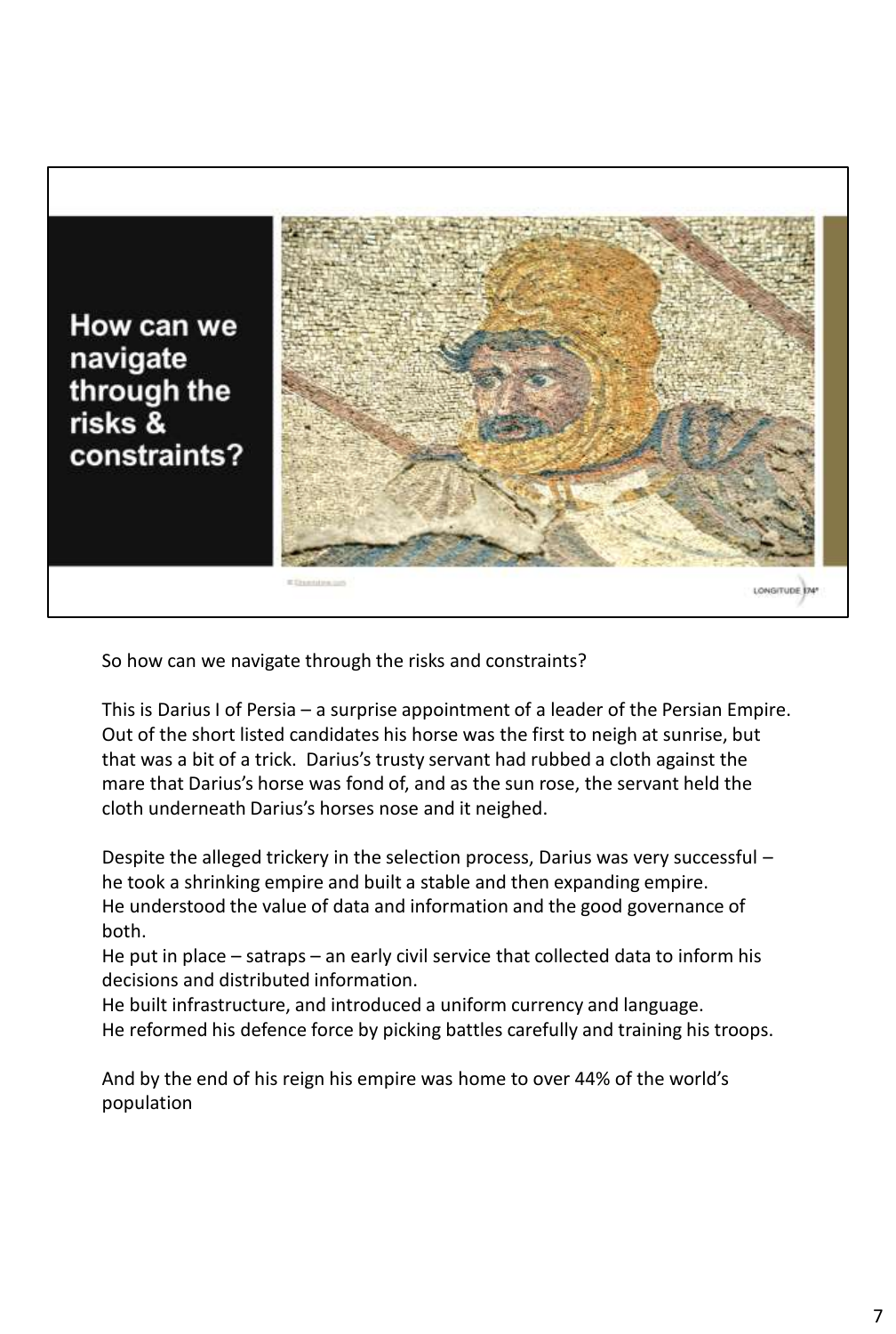

Before we look at applying the strategy building and governance lessons from Darius and the successful empire builders – let's take a quick look at what data value and success can look like.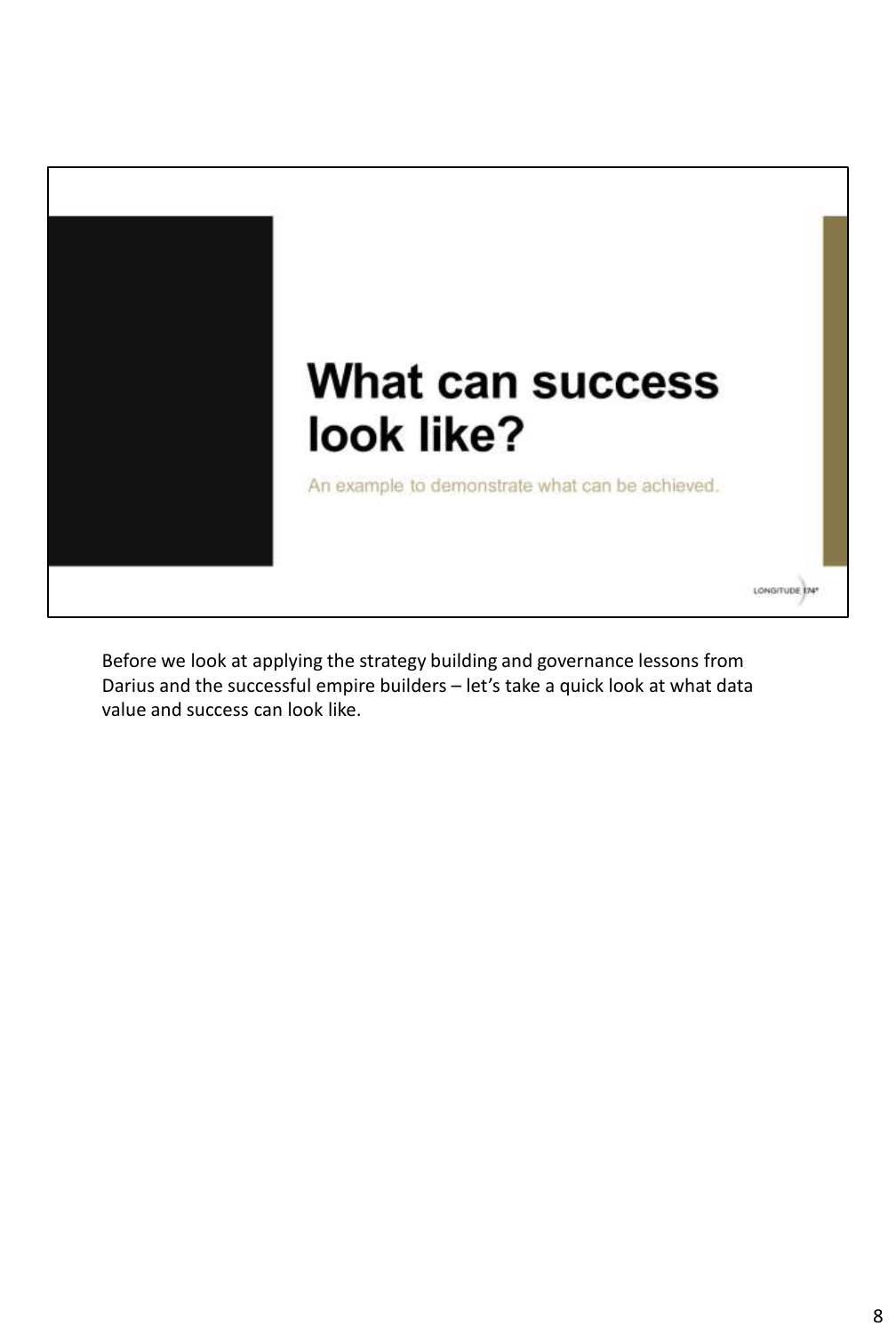

There have been several big data projects around the world to address the survival rate of premature babies – looking for patterns around infection and survivability – and these studies include a case study that can be found on the SAS web site.

By applying early intervention to the early warning signs of infection, survival rates have increased noticeably.

In one study, researchers observed a pattern from the collection of large data sets where the temperature of the prem baby would spike one day, return to normal the following day, and spike again on the third day. By then, alas, it was too late to give medication to arrest the infection and the baby subsequently died. By giving medication on the first spike, many little lives were saved.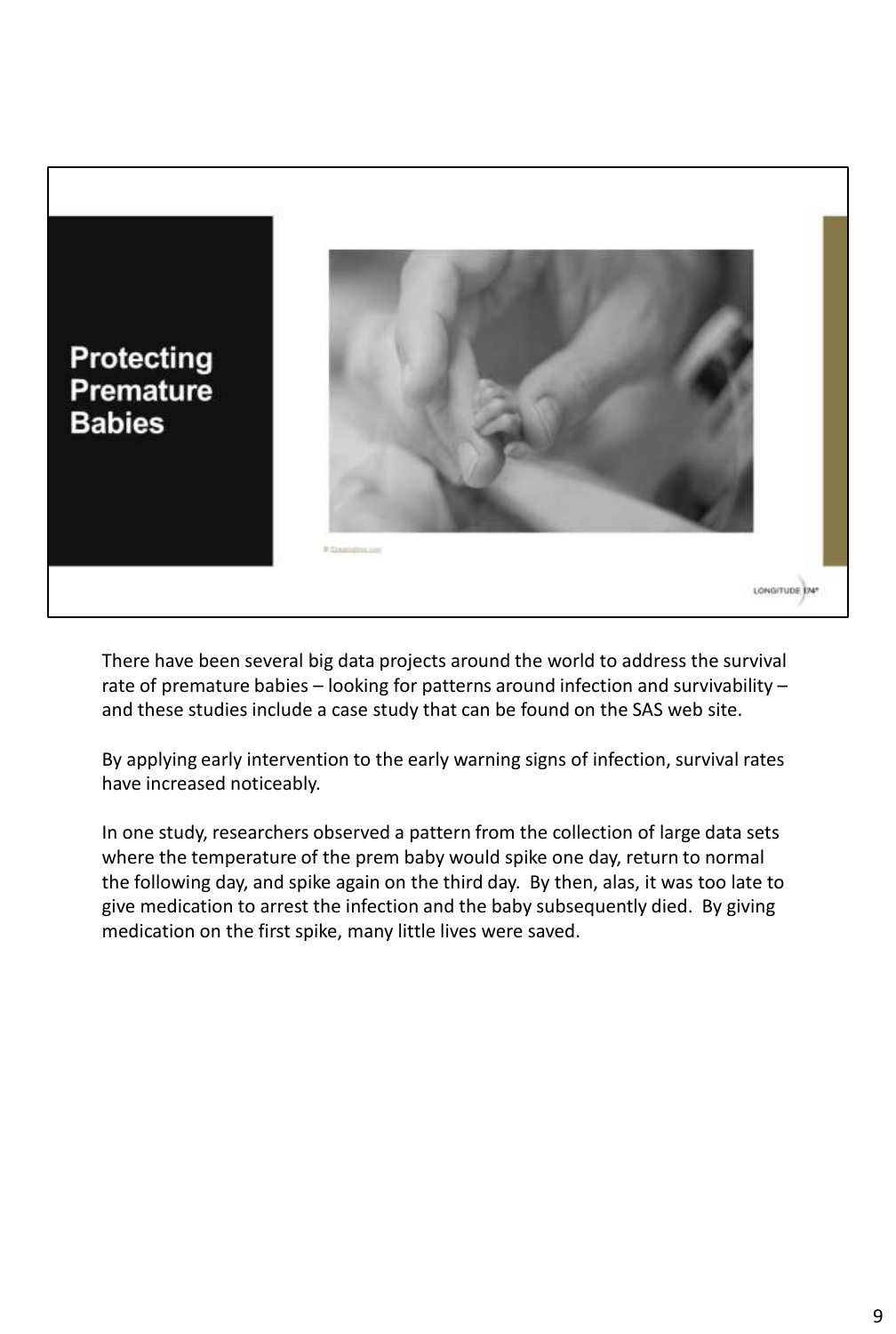

The serious implications of the worldwide threat of rising antibiotic resistance are becoming increasingly clear, along with its link to the misuse of antibiotics<sup>2,3,4</sup>. There is a need to share generated antibiotic surveillance data externally to guide appropriate antibiotic prescription and to set up new breakpoints for antibiotics.

I'm working on a project with leading pharmaceutical organisations, interested academic and research organisations, Google Web Services and the Open Data Institute in the UK; that will focus on making industry sponsored antibiotic surveillance data openly published. We will agree common standards and develop a web based platform for making AMR surveillance data available so that learnings can be derived which will benefit clinicians, global organisations such as the United Nations, and wider society. My aim is for us to collect sufficient data to be able to produce a real time map of resistance, guidance for all stakeholders associated with prescribing, and eventually successfully predict patterns of resistance. We started off in April with data from one nation, as of today we have data from 19 nations and tonight I'm hoping that number will have increased with another large pharmaceutical joining the project.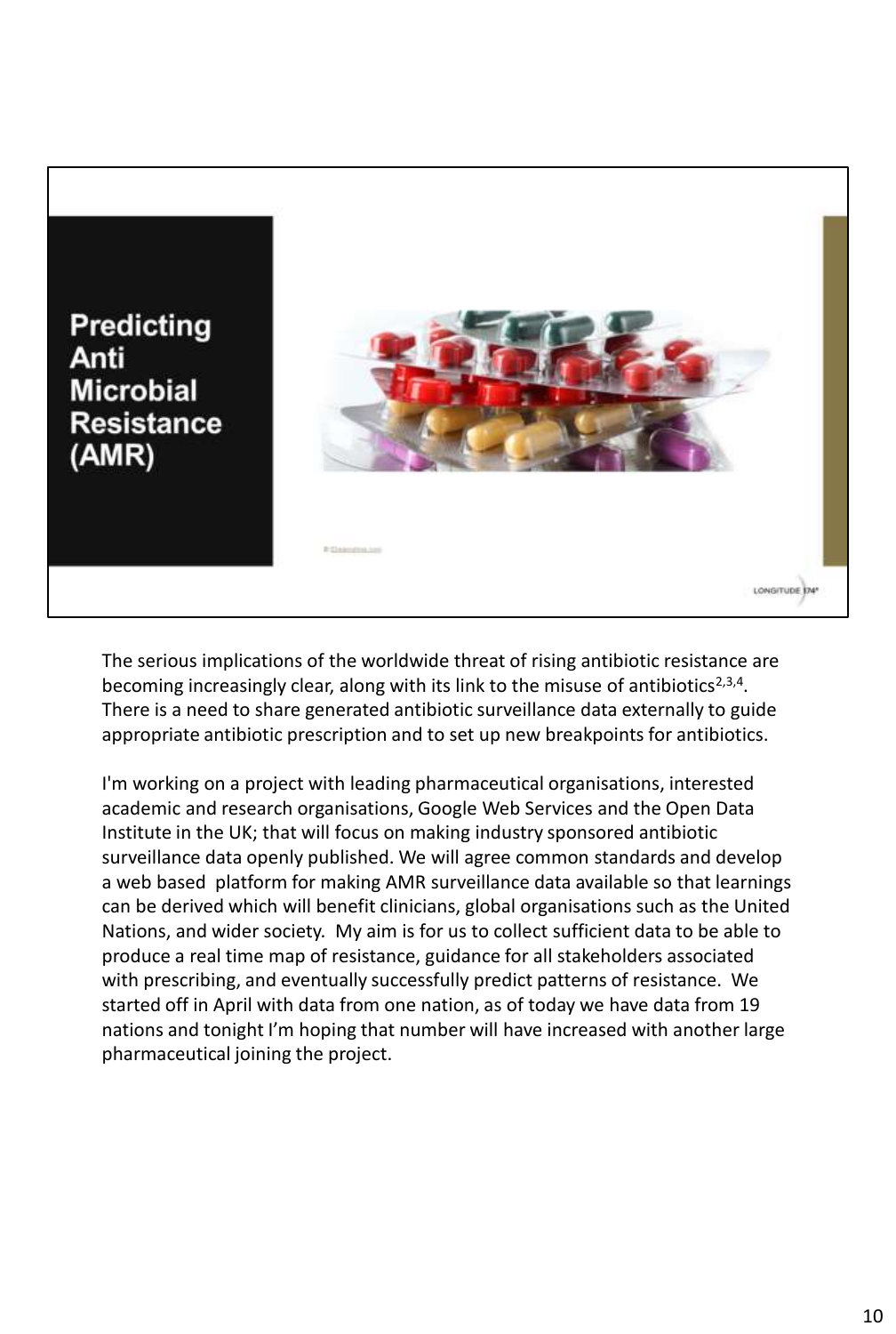

The commitment from my pharmaceutical associates is as follows.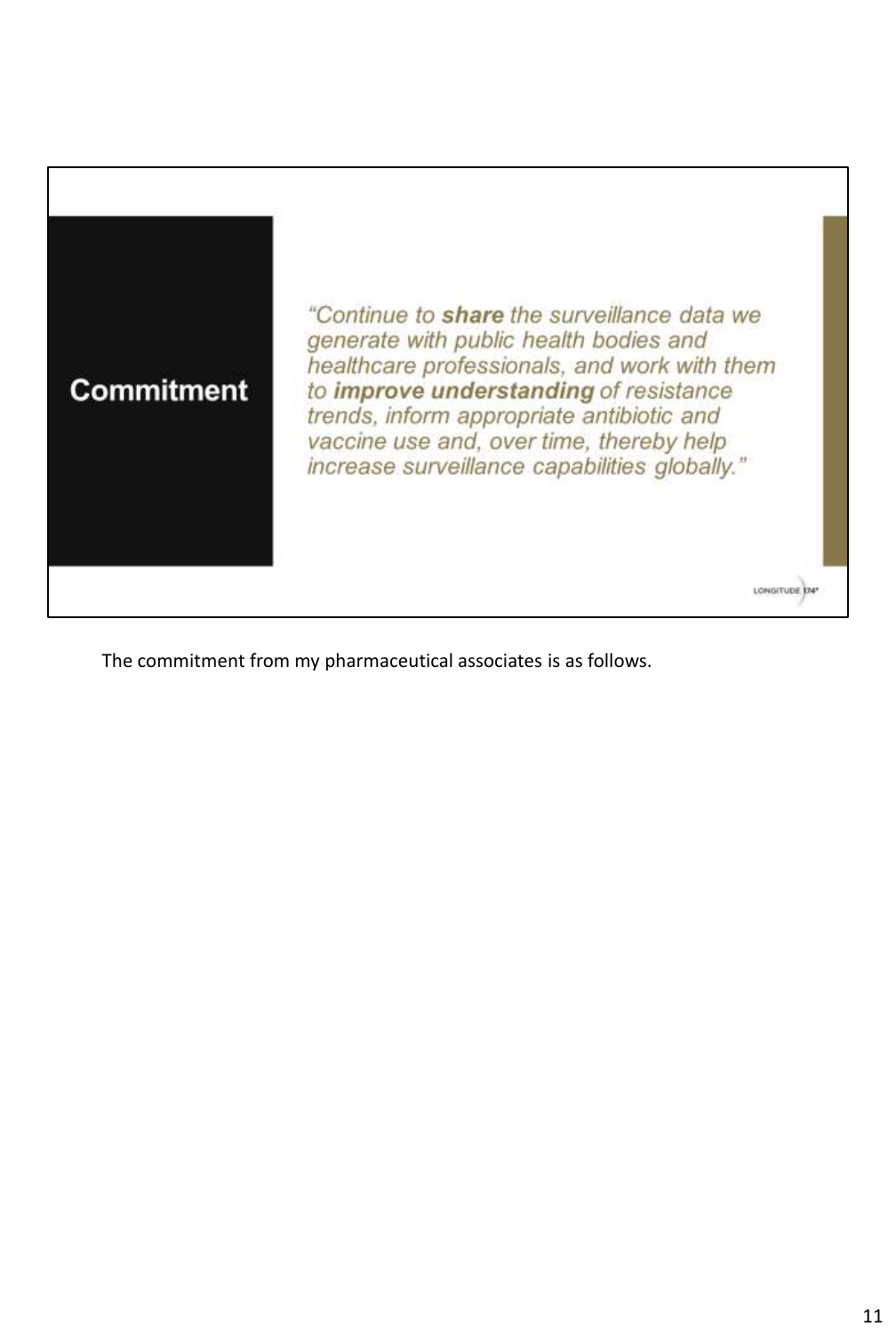

How can we address the risks and constraints associated with data sharing and avoid the issues faced by LinkedIn, Mattel, and many other organisations around the world?

Specifically – how can we avoid that awkward and embarrassing situation where we need to call in the data werewolves?

Firstly we need a data strategy - stand back – hands off the data and take a good long look at what you're trying to achieve.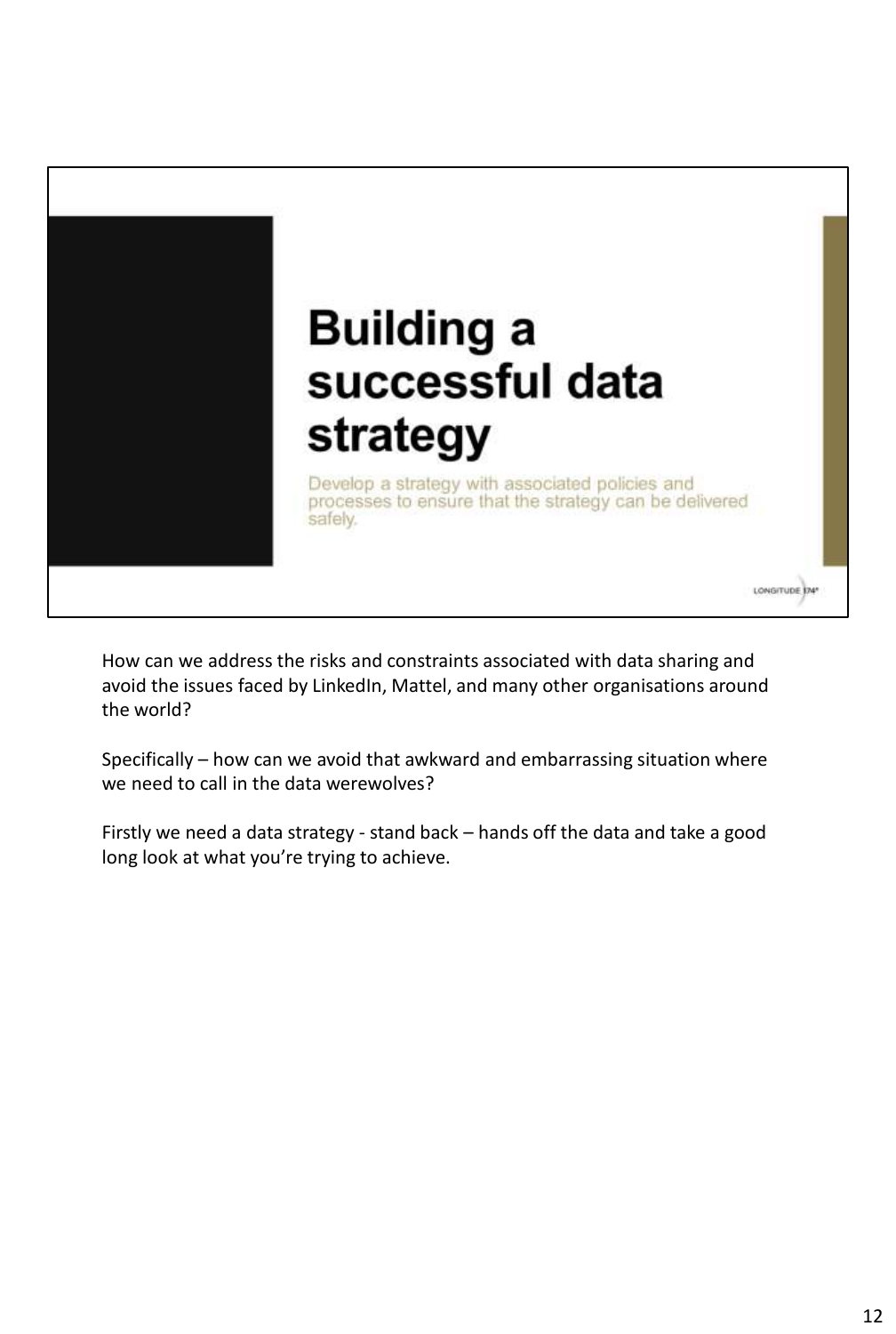

(4 clicks) Here's some questions to get you started.

You might not be accountable for the collection of data, data use and data-enabled decision making in your organisation. Hopefully your Board is across answering these questions.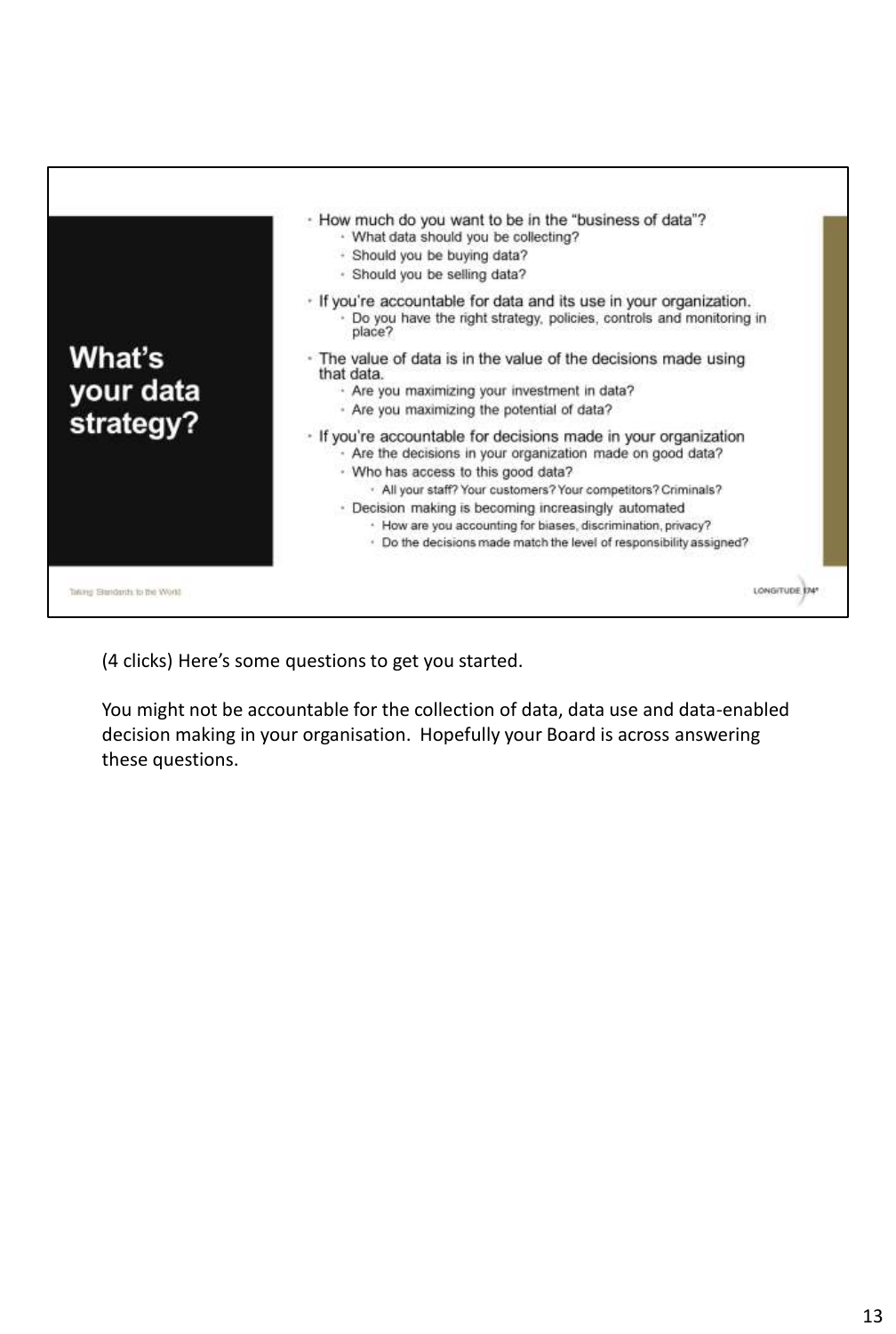

I can't tell you what the answers will be (because they will vary across businesses, markets, risk appetites, etc). But I can suggest a way for you to get the answers you need, or to raise awareness amongst the decision makers in your organisation.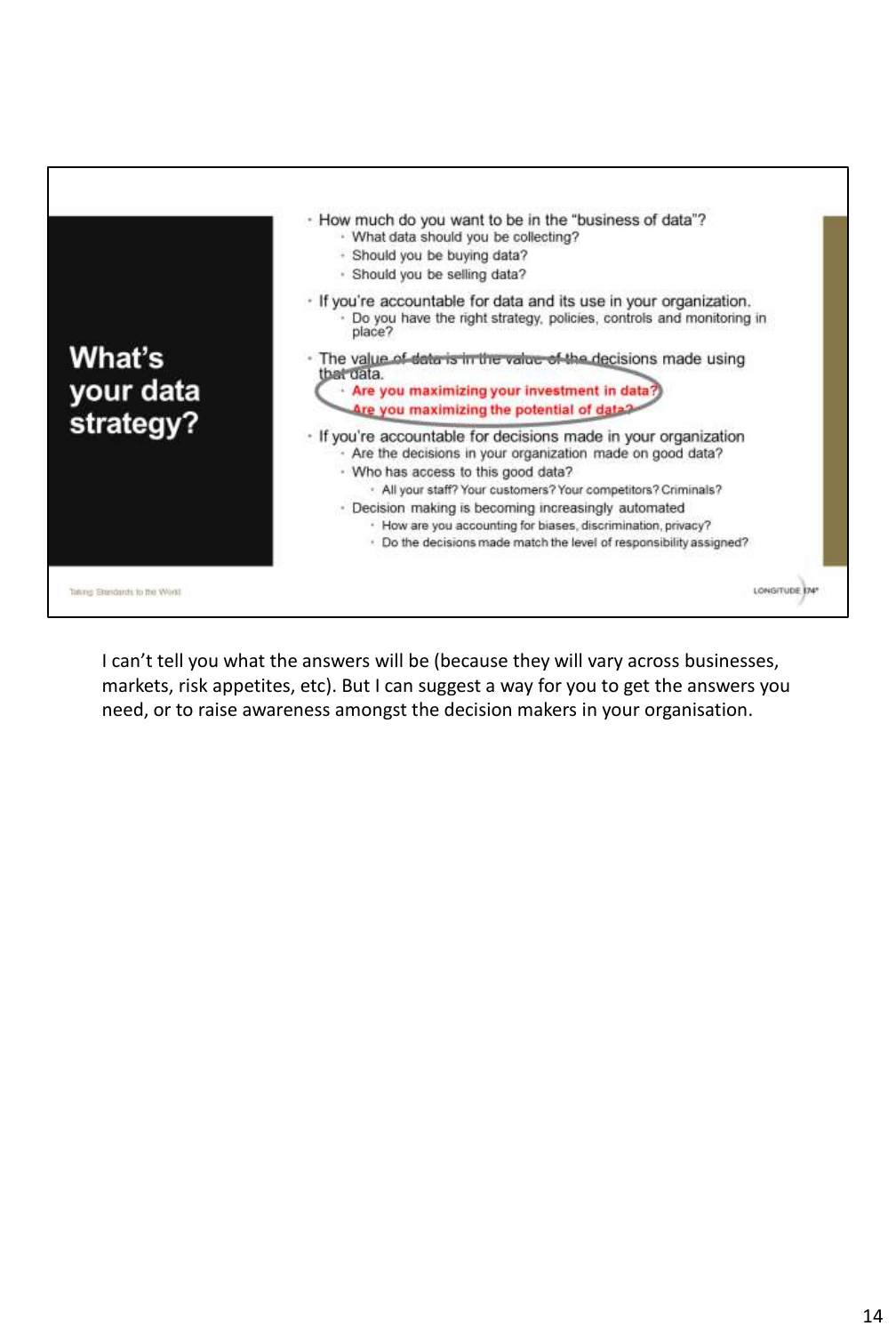

I've spent the last 2-3 years developing a series of Governance of Data standardswith my international colleagues for ISO (the International Standards Organisation).

The first of this series – standard 38505 Part 1 was published last month.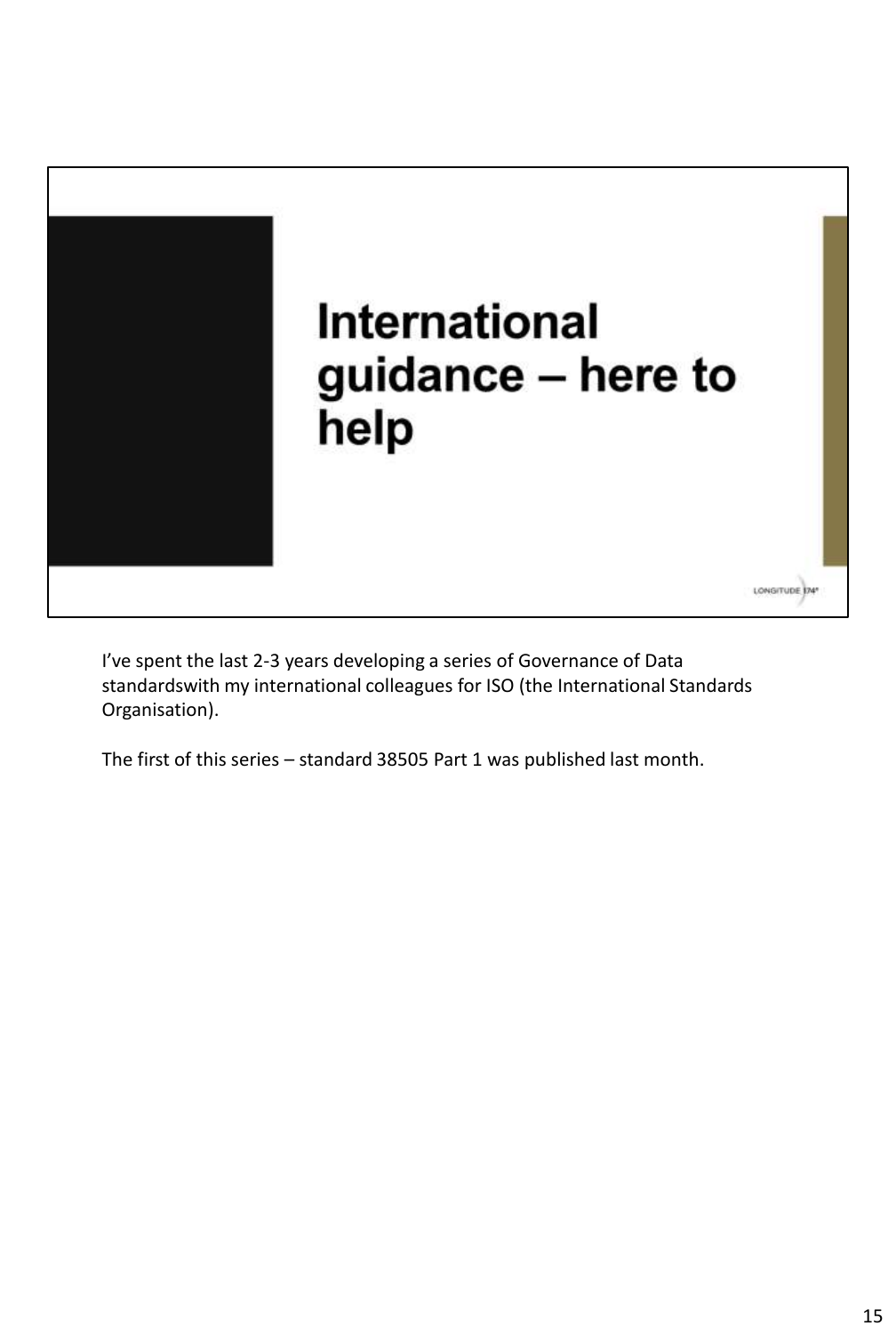

38505 Part 1 sets out 6 principles for the governance of data and a governance model that shows how the management body interact with the governing body to deliver data enabled products and services in a safe and secure way. Most importantly the standard provides a data accountability map with 6 areas, as follows:

Collect, Store, Report, Decide, Dispose and Distribute

We believe that these areas represent the points where there needs to be a specific governance focus.

The standard is aimed at those responsible for writing data stratetgy, but will be of interest to anybody developing data enabled services or products.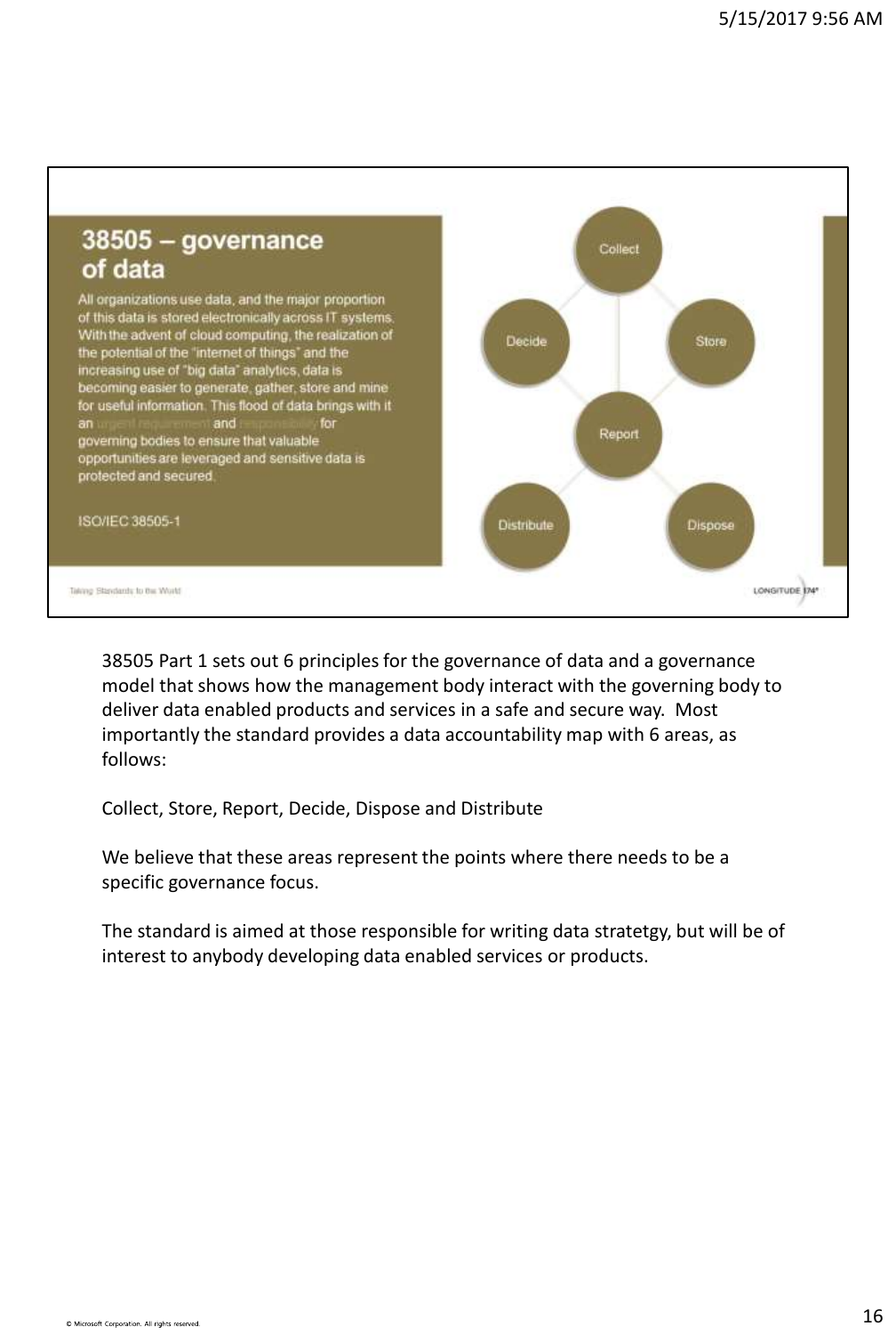| Collect    | Value                        |   | <b>Risk</b>                         |               | <b>Constraints</b>          |   |
|------------|------------------------------|---|-------------------------------------|---------------|-----------------------------|---|
|            | <b>Data Business</b>         |   | Data Risk Appetite                  |               | <b>Collection Policy</b>    |   |
| Store      | <b>Allocate Resources</b>    |   | <b>Implement Security</b>           |               | Ensure Conformance          |   |
| Report     | <i>Implement</i> Tools       |   | Establish<br>Interpretation Rules   | .<br>$-2 - 1$ | Aggregation Policy          |   |
| Decide     | Establish Data<br>Culture    |   | Decision Making<br>Responsibilities |               | Data Re-use<br>And Learning |   |
| Distribute | <b>Distribution Strategy</b> |   | <b>Implement Controls</b>           |               | <b>Distribution Rights</b>  | © |
| Dispose    | <b>Disposal Policy</b>       | ₩ | <b>Implement Processes</b>          |               | Ensure Compliance           | 這 |

At each point of the data accountability map, we suggest 3 considerations:

- What is the value of this activity?
- What is the risk associated with this activity?
- What are the constraints legislation, regulation or internal policy?
- Working through the 3 considerations of risk, value, and constraints for each area of the data accountability map will show where policy is required.
- For example data collection what is the value of this activity? What are we going to be using the data for? Are we collecting data of sufficient quality and quantity? Are we curating the data as we collect it? Does it have a shelf life? (Example of African pharmaceutical company & CSR credits from the UN Development Agency for sharing data in a charitable way)
- What are the risks associated with collecting data? What is our appetite for risk?
- What are the constraints? What legislation is in place that is applicable here? Does our data collection align with who we say we are as a company, and our own internal policies?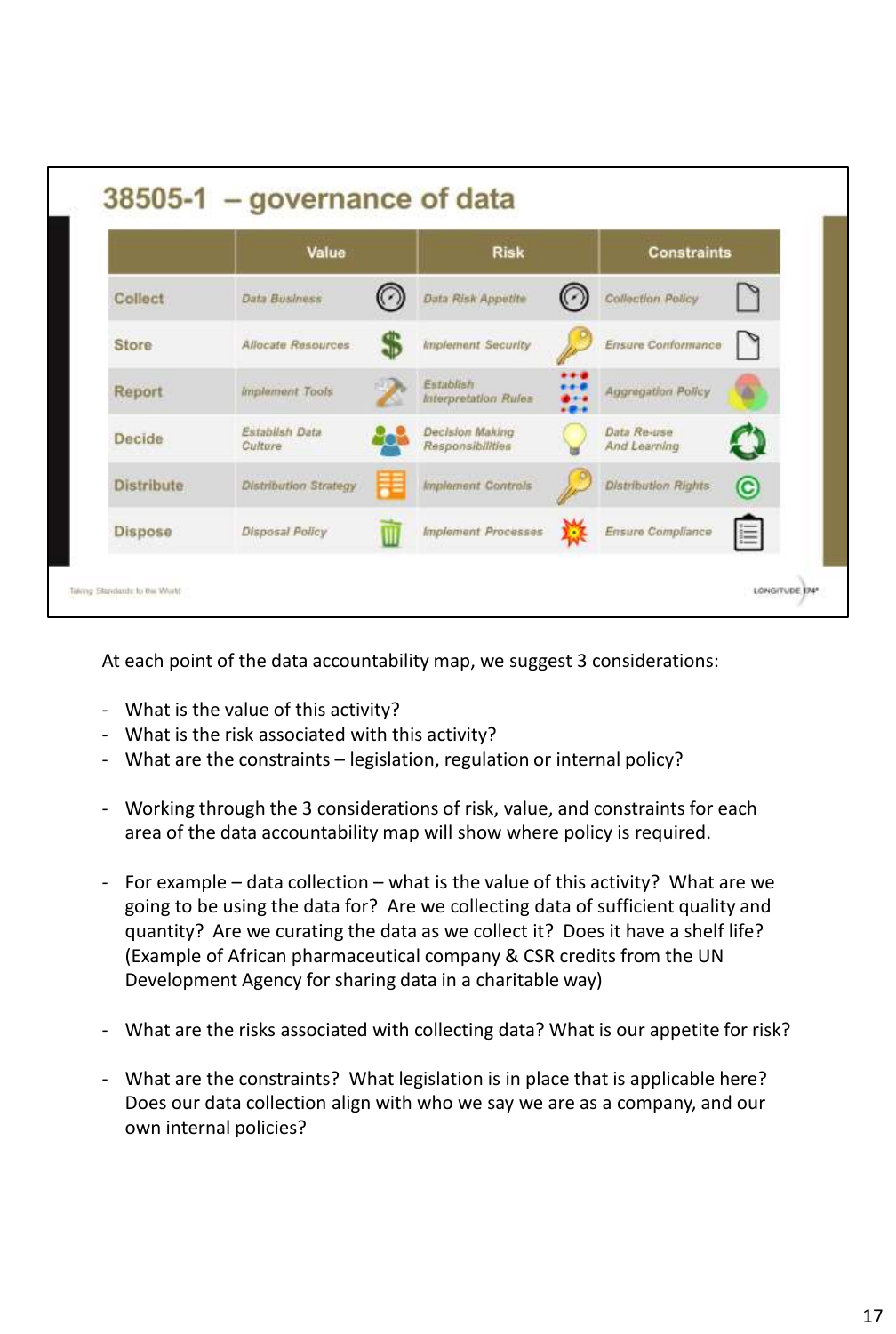- Part 2 of the standard (which will be published later this year) will assist with the development of the policies that have been identified through the considerations matrix. Part 2 also includes case studies of organisations with good data governance in place. One of these organisations is the Chinese Securities Regulatory Commission that handles 4PB of high velocity, high value data per day. Another organisation runs a travel agency that suggests excursions based on analysis and matching of customer profiles – and does it very successfully.